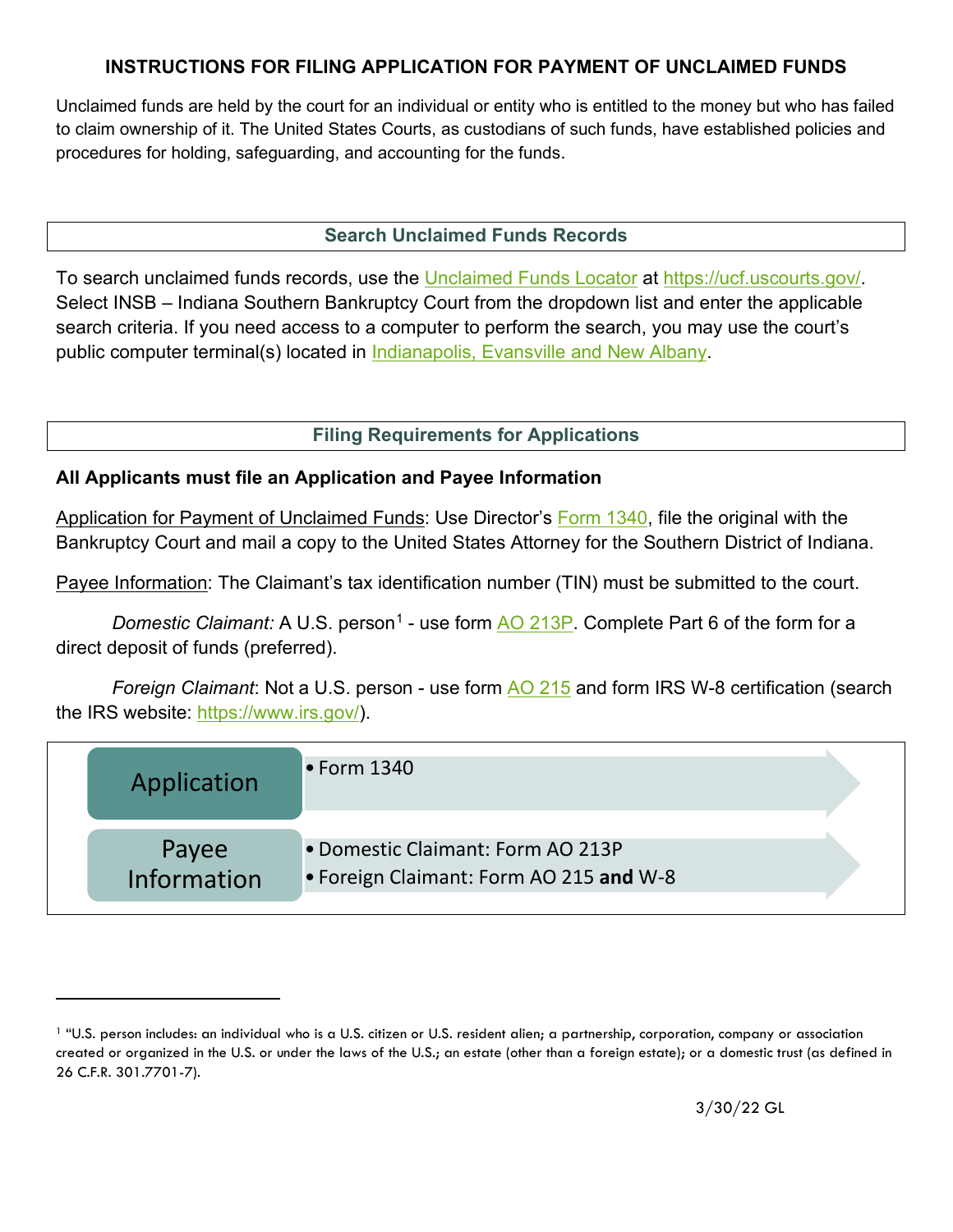# **All Applicants must also submit supporting documents.**

**Owner of Record**: original payee entitled to the funds according to court records.

### **1. Individual or Joint Owner(s) of Record**

- → **Proof of identity of the Owner(s) of Record (e.g., unredacted copy of driver's license, other state-issued identification card, or U.S. passport that includes current address)**
- $\rightarrow$  If the Owner of Record's name has changed since the funds were deposited with the court, submit a certified copy of proof of the name change

**2. Business or Government Entity Owner of Record**: application must be signed by an authorized representative for and on behalf of the business or government entity.

- $\rightarrow$  Proof of identity of the signing representative
- $\rightarrow$  A notarized statement of the signing representative's authority

| Individual or Joint<br>Owner                  | • Proof of identity for each Claimant<br>• Certified copy of proof of name change, if applicable             |  |
|-----------------------------------------------|--------------------------------------------------------------------------------------------------------------|--|
| <b>Business or</b><br><b>Government Owner</b> | • Proof of identity of signing representative<br>. Notarized statement of signing representative's authority |  |

*Successor Claimant*: entitled to the funds resulting from assignment, purchase, merger, acquisition, succession or by other means. Application must be signed by an authorized representative for and on behalf of the successor Claimant.

## **1. Successor to Individual**

### → **Proof of identity of the Owner of Record**

- $\rightarrow$  Proof of identity of the successor Claimant
- $\rightarrow$  Documentation sufficient to establish chain of ownership or the transfer of claim from the original Owner of Record. If the claim has been transferred and the case is open, successor Claimant must first file a Transfer of Claim and pay the required fee. **Please note that DocuSign signatures are not acceptable on transfer documents.**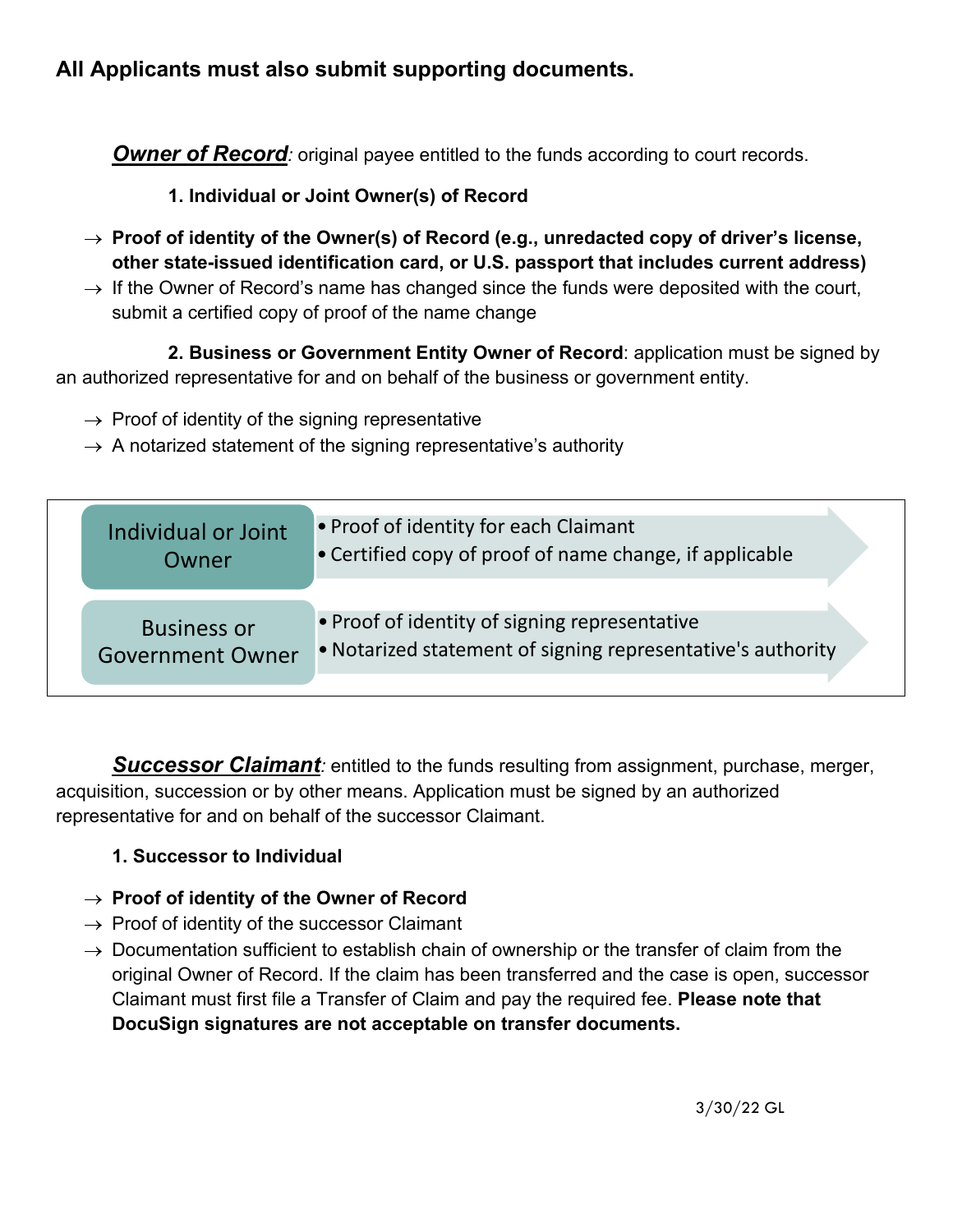# **2. Successor to Business or Government Entity**

- $\rightarrow$  Proof of identity of the signing representative
- $\rightarrow$  A notarized statement of the signing representative's authority
- $\rightarrow$  A notarized power of attorney signed by an authorized representative of the successor
- $\rightarrow$  Documentation sufficient to establish chain of ownership or the transfer of claim from the original Owner of Record. If the claim has been transferred and the case is open, successor Claimant must first file a Transfer of Claim and pay the required fee.

| Successor to<br>Individual                       | • Proof of identity of Owner of Record<br>• Proof of identity of successor Claimant<br>• Documentation establishing chain of ownership<br>• Transfer of claim if case is open                                               |  |
|--------------------------------------------------|-----------------------------------------------------------------------------------------------------------------------------------------------------------------------------------------------------------------------------|--|
| Successor to<br><b>Business or</b><br>Government | . Proof of identity of signing representative<br>•Notarized statement of representative's authority<br>•Notarized power of attorney<br>.Documentation establishing chain of ownership<br>•Transfer of claim if case is open |  |

*Deceased Claimant's Estate:* An estate executor/executrix or other authorized representative of a claimant's estate may file an application.

- $\rightarrow$  Proof of identity of the estate representative
- $\rightarrow$  Certified copies of probate documents or other documents authorizing the representative to act on behalf of the decedent or decedent's estate in accordance with applicable state law (e.g., small estate affidavit)
- $\rightarrow$  Documentation sufficient to establish the deceased Claimant's identity and entitlement to the funds

| Estate of<br>Deceased | • Proof of identity of estate representative<br>• Certified copies of probate or other documents<br>authorizing representative<br>. Proof of identity of deceased claimant and entitlement to |
|-----------------------|-----------------------------------------------------------------------------------------------------------------------------------------------------------------------------------------------|
|                       | funds                                                                                                                                                                                         |